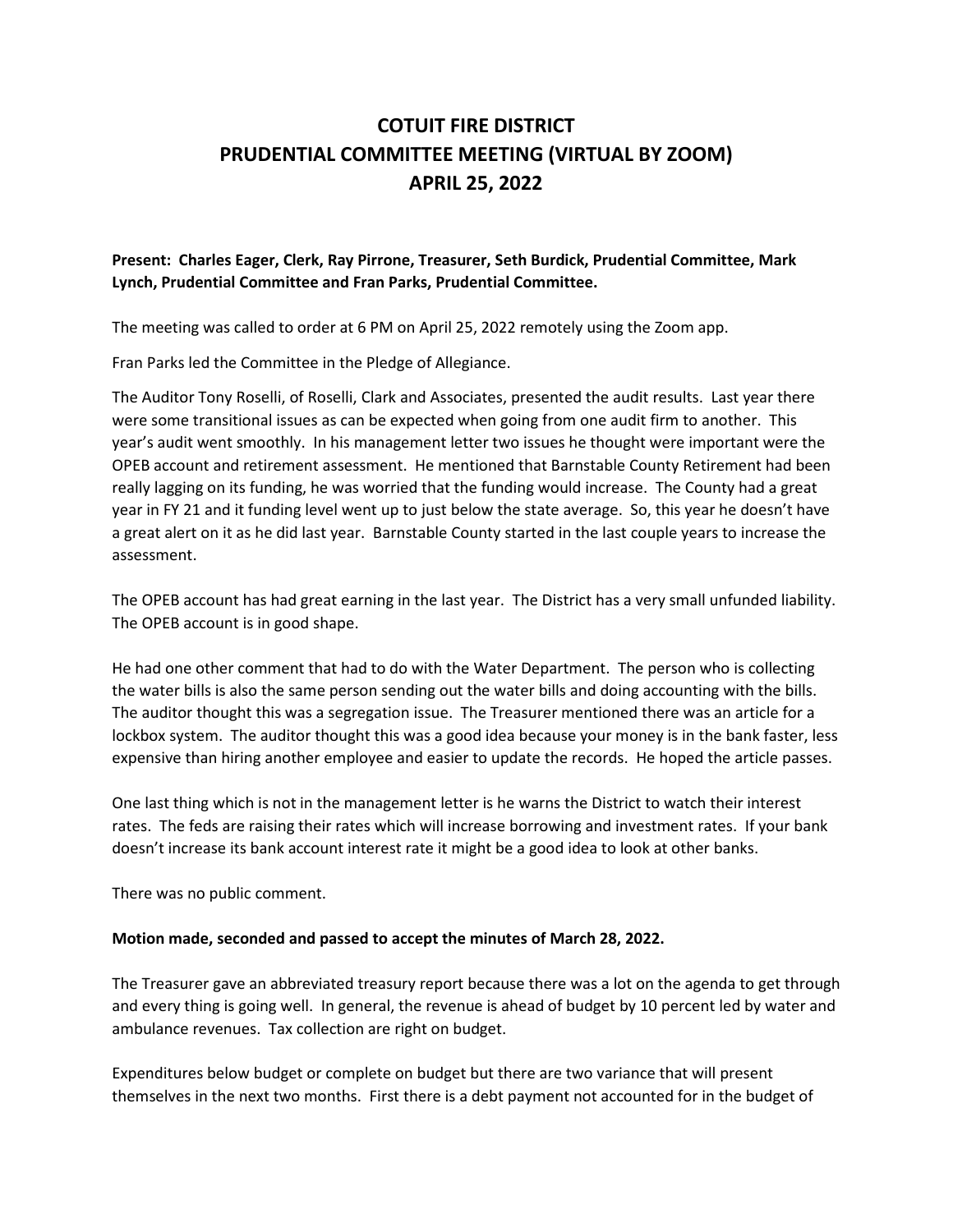\$31,000. The second variance is Freedom Hall wages which were straight lined from the year before which was during Covid will be \$1,000 over budget. Treasurer will request the Committee make a transfer from the Reserve Account to cover these shortfalls at the next meeting.

The Treasurer plans to move about \$100,000 of revenue and expense out of the General Fund into the Special Revenue Fund to match revenue and expenses which will offset themselves. This eliminates \$100,000 of expenses from the General Fund which presents itself as a potential addition to Free Cash.

There is nothing really to report on Special Articles. The Water Department article for Security will be closing out and used to fund two Water articles FY 2023 Warrant.

The Treasurer said that participants in the health plan will be allowed to join the Pinnacle Plan provided by the Cape Cod Municipal Health Group at no cost. The plan will find primary care physicians, get you second opinions and provide medical data for proposed treatment and evaluate it. It like having case management and healthcare advocate combined.

The Treasurer then went over his strategy of the financial articles in the Warrant. The Treasurer had a strategy of using debt to purchase the ambulance and Water service truck but after input by the Chair of the Board of Fire Commissioners he had to strap the plan and use Free Cash reducing the amount going into the Stabilization Fund to \$35,000.

Fran started going over the Warrant.

Mark Lynch asks why the costs for insurance and retirement is included in the Financial Budget and not split out by Fire, Water and Prudential. Fran explains the Treasurer before Ray put all insurance and retirement in the Financial Budget made it cleaner. Mark askes the Treasurer if he could split out the expense between departments. Treasurer offers alternative language which says "the acquisition of a purchasing control system". The Prudential Committee agree with the language change.

Seth Burdick requested the intent of Article 10 be clearer. He believes it is a little vague and not clear what they are looking to purchase. Treasurer will look to make the wording clearer.

Mark would like the Water Department to clarify the language of Article XIII to show it isn't an operational expense.

Article 21 the Stabilization Fund funding reduced to \$35,000 as discussed earlier.

Article 24 is moved and renumbered to Article 13. Article 13 will fund Article 12 software purchase and any remaining funds go to the General Fund. Then renumber the rest of the Warrant Articles.

The Committee then went over the proposed By-law changes.